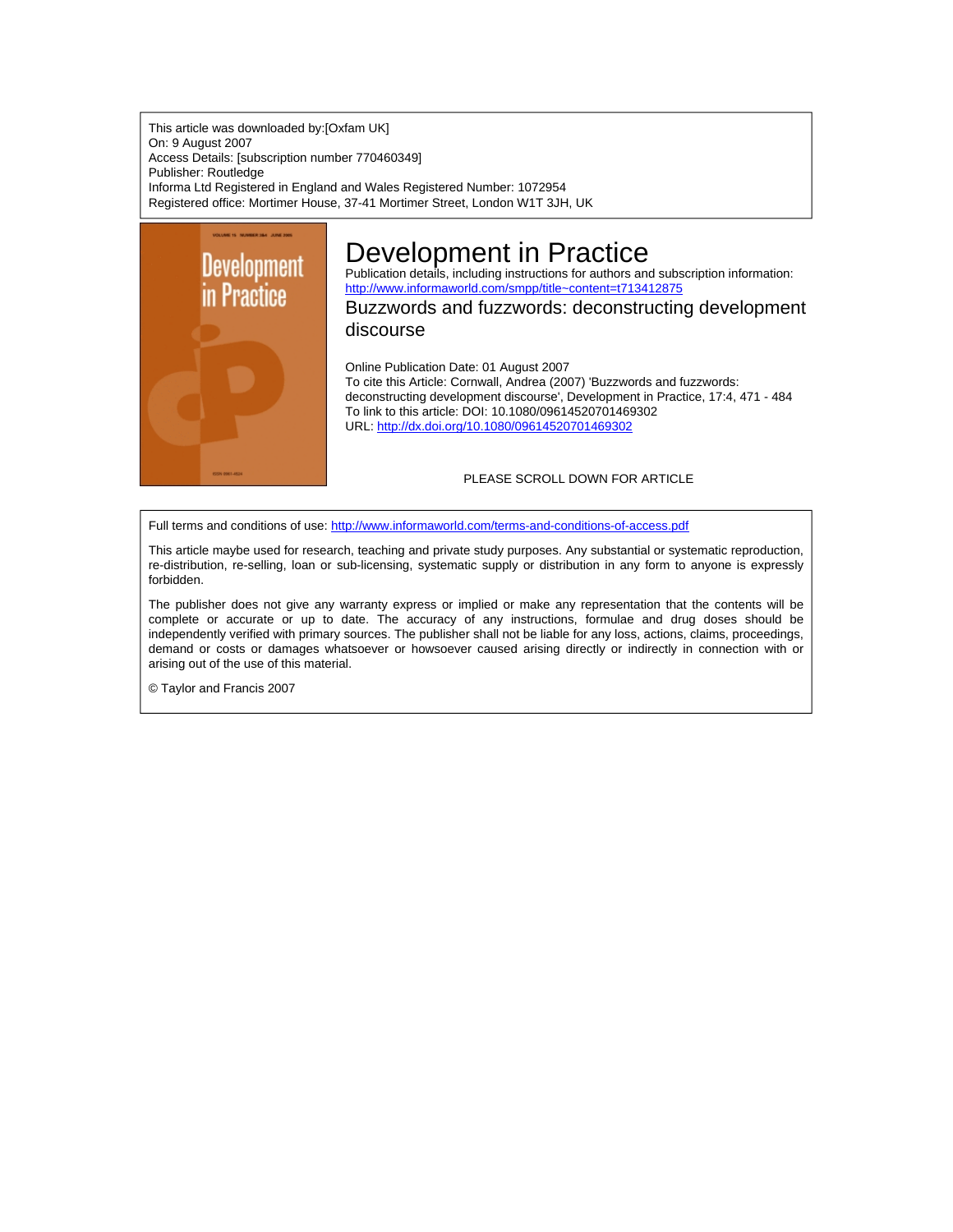# Buzzwords and fuzzwords: deconstructing development discourse

## Andrea Cornwall

All things are subject to interpretation; whichever interpretation prevails at a given time is a function of power and not truth. (Friedrich Nietzche)

Words make worlds. The language of development defines worlds-in-the-making, animating and justifying intervention in currently existing worlds with fulsome promises of the possible. Wolfgang Sachs contends, 'development is much more than just a socio-economic endeavour; it is a perception which models reality, a myth which comforts societies, and a fantasy which unleashes passions' (1992:1). These models, myths, and passions are sustained by development's 'buzzwords'. Writing from diverse locations, contributors to this special issue critically examine a selection of the words that constitute today's development lexicon. Whereas those who contributed to Sachs' 1992 landmark publication The Development Dictionary shared a project of dismantling the edifice of development, this collection is deliberately eclectic in its range of voices, positions, and perspectives. Some tell tales of the trajectories that these words have travelled, as they have moved from one domain of discourse to another; others describe scenes in which the ironies – absurdities, at times – of their usage beg closer critical attention; others peel off the multiple guises that their words have assumed, and analyse the dissonant agendas that they embrace. Our intention in bringing them together is to leave you, the reader, feeling less than equivocal about taking for granted the words that frame the world-making projects of the development enterprise.

## The lexicon of development

For those involved in development practice, reflection on words and their meanings may seem irrelevant to the real business of getting things done. Why, after all, should language matter to those who are *doing* development? As long as those involved in development practice are familiar with the catch-words that need to be sprinkled liberally in funding proposals and emblazoned on websites and promotional material, then surely there are more important things to be done than sit around mulling over questions of semantics? But language does matter for development. Development's buzzwords are not only passwords to funding and influence; and they are more than the mere specialist jargon that is characteristic of any profession. The word development itself, Gilbert Rist observes, has become a 'modern shibboleth, an unavoidable password', which comes to be used 'to convey the idea that tomorrow things will be better, or that more is necessarily better'. But, as he goes on to note, the very taken-for-granted quality of 'development' – and the same might be said of many of the words that are used in development discourse – leaves much of what is actually done in its name unquestioned.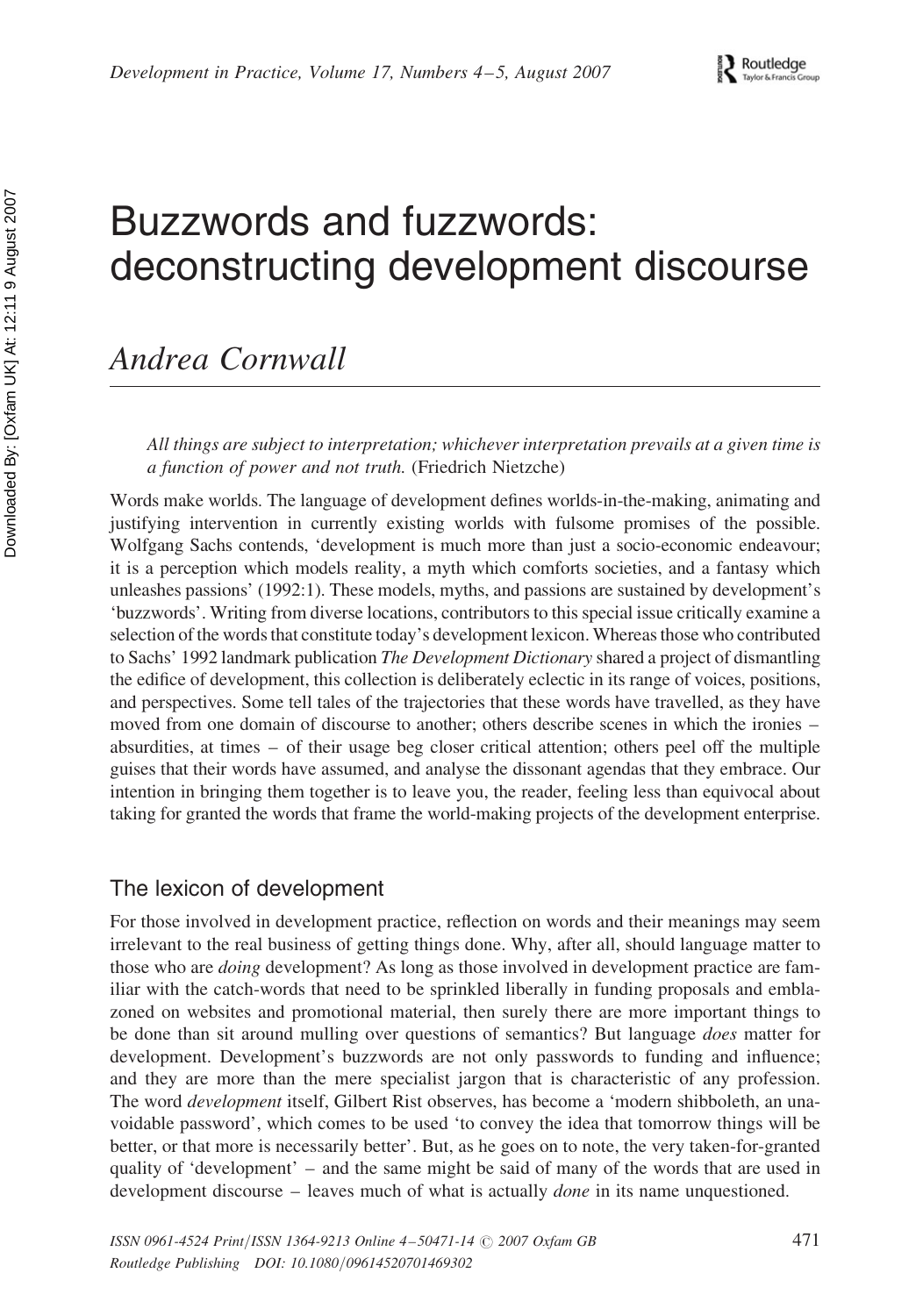Many of the words that have gained the status of buzzwords in development are (or once were) what the philosopher W.B. Gallie (1956) termed 'essentially contested concepts': terms that combine general agreement on the abstract notion that they represent with endless disagreement about what they might mean in practice. Yet the very contestability of many of the words in the lexicon of development has been 'flattened', as Neera Chandhoke suggests for *civil society*: terms about which there was once vibrant disagreement have become 'consensual hurrah-words' (Chandhoke, this issue). Development's buzzwords gain their purchase and power through their vague and euphemistic qualities, their capacity to embrace a multitude of possible meanings, and their normative resonance. The work that these words do for development is to place the sanctity of its goals beyond reproach.

Poverty is, of all the buzzwords analysed in this collection, perhaps the most compelling in its normative appeal; as John Toye notes, 'the idea of *poverty reduction* itself has a luminous obviousness to it, defying mere mortals to challenge its status as a moral imperative'. The moral unassailability of the development enterprise is secured by copious references to that nebulous, but emotive, category 'the poor and marginalised' (Cornwall and Brock 2005). Elizabeth Harrison draws attention to the 'righteous virtue' of anti-corruption talk, which she argues makes it virtually immoral to question what is being labelled 'corrupt', and by whom.

Many of the words that describe the worlds-in-the-making that development would create have all the 'warmly persuasive' qualities that Raymond Williams described for *community* in his memorable 1976 book *Keywords*. Among them can be found words that admit no negatives, words that evoke Good Things that no-one could possibly disagree with. Some evoke futures possible, like rights-based and poverty eradication (Uvin, Toye). Others carry with them traces of worlds past: *participation* and *good governance* (Leal, Mkwandawire), with their echoes of colonial reformers like Lord Lugard, the architect of indirect rule; poverty, whose power to stir the do-gooding Western middle-classes is at least in part due to its distinctly nineteenth-century feel; and development itself, for all that it has become a word that Gilbert Rist suggests might be as readily abandoned as recast to do the work that it was never able to do to make a better world.

Alongside words that encode seemingly universal values, the lexicon of development also contains a number of code-words that are barely intelligible to those beyond its borders. They are part of an exclusive and fast-changing vocabulary. These words capture one of the qualities of buzzwords: to sound 'intellectual and scientific, beyond the understanding of the lay person, best left to "experts"'(Standing, this issue). Some have their origin in the academy, their meanings transformed as they are put to the service of development. Among them *social capital* and *gender* are two such examples, with applications far distant from the theoretical debates with which they were originally associated (Fine and Smyth, this issue). Others circulate between domains as different in kind as the worlds that they make: business, advertising, religion, management. Take *empowerment*, a term that has perhaps the most expansive semantic range of all those considered here. Advertisements beckoning consumers to 'empower' themselves by buying the latest designer spectacles mimic the individualism of the use of this term by development banks, just as the brand of 'spiritual empowerment' offered on the websites of the new Christianities lends radically different meaning to its uses by feminist activists to talk about collective action in pursuit of social justice (Batliwala, this issue).

Buzzwords get their 'buzz' from being in-words, words that define what is in vogue. In the lexicon of development, there are buzzwords that dip in and out of fashion, some continuing to ride the wave for decades, others appearing briefly only to become submerged for years until they are salvaged and put to new uses. What we see, in some cases, is less the rise and rise of a term than its periodic resurfacing – evident, for example, in Alfini and Chambers'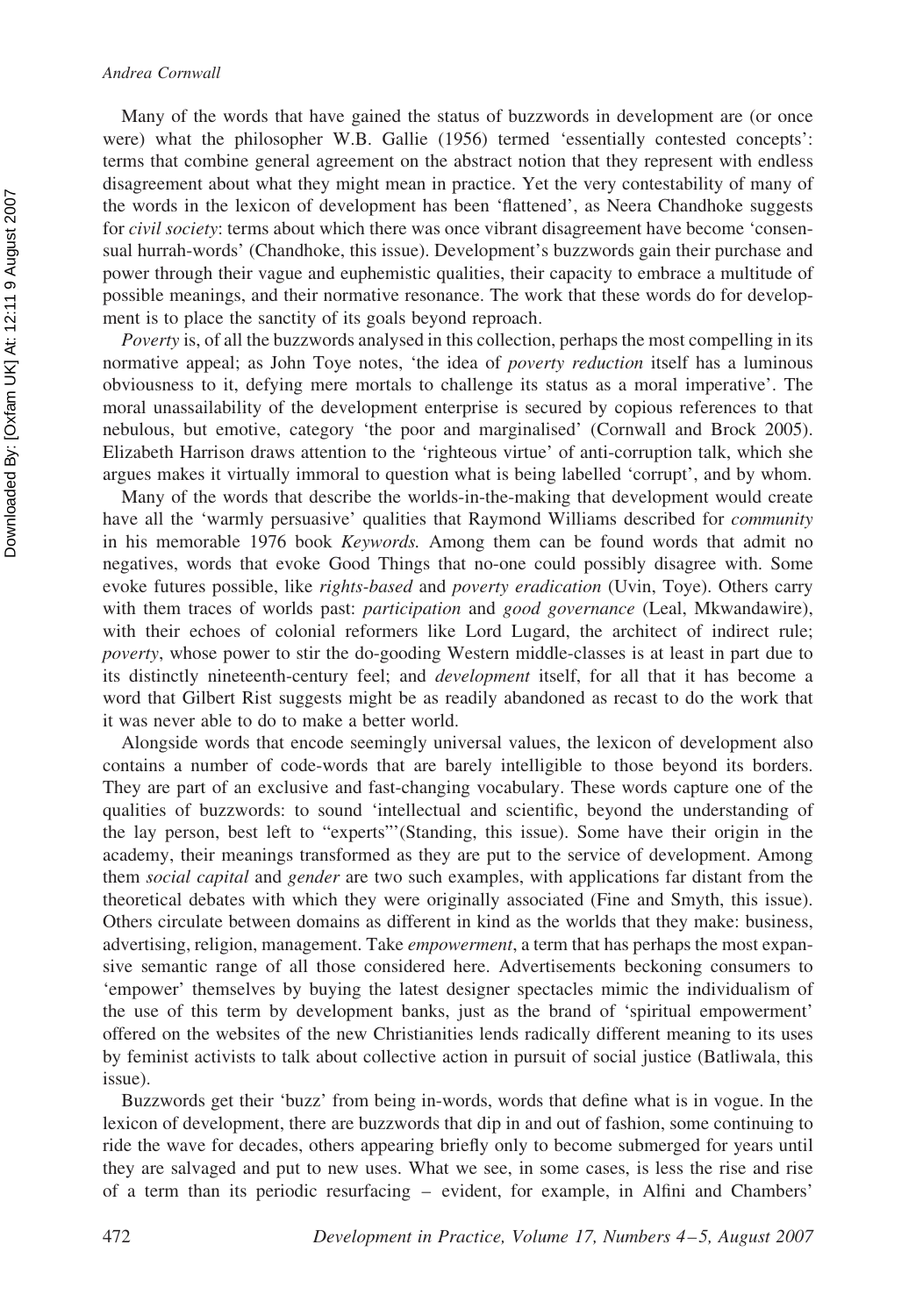account of changes and continuities in the language of British aid policies. Tracing the reinvention of ideas, as well as words, over time brings into view some of the paradoxes of development. Community and citizenship featured, for example, in the vocabularies of the 1950s colonists in Kenya who sought to 'rehabilitate' errant anti-colonial activists through community development programmes that would teach them to become responsible 'citizens' (Presley 1988). Community participation came into vogue in the 1970s, taking on an altogether different connotation in the 1980s as 'do it for yourself' became 'do it by yourself' as neo-liberalism flourished (Leal, this issue; Cornwall 2000). Toye's Angels are timeless, but their ministrations have their own historicity. Anti-poverty policies have genealogies that can be traced back over centuries: to take one example, Elizabethan provision of 'outdoor relief' to those judged to be the 'deserving' poor, along with 'setting the poor on work', is not far distant from some of today's social protection policies described here by Guy Standing.<sup>1</sup>

Among words with familiar referents, there are others in this collection that have an entirely contemporary feel, keywords of the times we live in. Globalisation still captures the Zeitgeist, however much the term has come to be qualified in recent years (Guttal). Security (Luckham) has become emblematic of the new realities of development, and the increasingly polarised worlds that we have come to inhabit. *Faith-based* (Balchin) is a term whose apparent novelty disguises continuities between the three Cs of the age of colonialism (Civilisation, Christianity, and Commerce) and today's mainstream development – continuities that are increasingly visible. As part of the new world that has been constructed with the conjunction of development and security, talk of 'faith' has come to displace any debate about secularism, as Cassandra Balchin contends: 'today in international development policy, religion is simultaneously seen as the biggest developmental obstacle, the only developmental issue, and the only developmental solution' (this issue). And there are words, like peace-building, which Tobias Denskus compares to the 'non-places' such as airports and supermarkets described by Marc Augé (1995), that arrive in the ether and linger to enchant the consumers of development's latest must-have terms.

The Development Dictionary brought together critical genealogies of the key concepts of the age to write the obituary of development. It is a sign of how far, and how fast, things have changed that there is so little overlap between the words that feature there and here. But many of the entries in *The Development Dictionary* appear in today's development discourse in new guises: state as fragile states (Osaghae) and good governance (Mkandawire); environment as *sustainability* (Scoones); *planning* (development institutions' preoccupation of that age) as *harmonisation* (Eyben) (their preoccupation in this one). *Equality* is as much of a concern as ever, but has come to be used in development more often with gender (Smyth) in front of it. Capacity building (Eade) transforms helping into a technical fix, generating its own entourage of 'experts'. International NGOs have made much of a shift from needs to rights (Uvin). And progress continues to be regularly invoked, even as the hopes once associated with it quietly slip away.

The apparent universality of the buzzwords that have come to frame 'global' development discourses masks the locality of their origins. Significantly, few of the words used in Anglodominated development discourse admit of translation into other languages: many come to be used in other languages as loan-words, their meanings ever more closely associated with the external agencies that make their use in proposals, policies, strategies, and reports compulsory. Even the word 'buzzword' itself is peculiarly Anglophone. Gilbert Rist notes:

I eventually decided to write this article in English, for the simple reason that 'buzzword' is just impossible to translate into French. It comes under what we call 'la langue de bois', whose translation into English does not exactly convey the same meaning.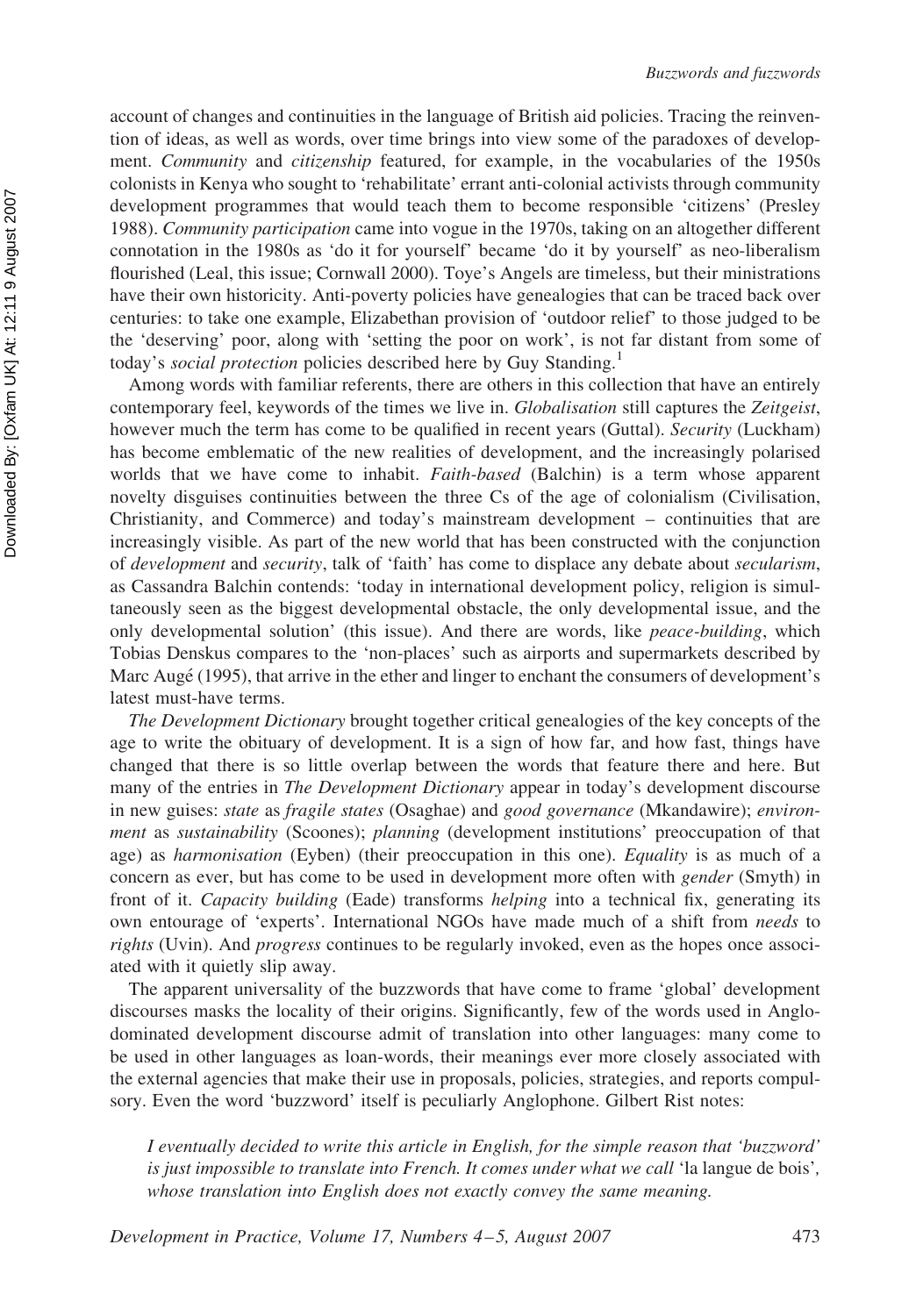La langue de bois, the language of evasion, well captures one of the functions of development's buzzwords. But, as Rist rightly observes, buzzwords do not just cloud meanings: they combine performative qualities with 'an absence of real definition and a strong belief in what the notion is supposed to bring about'.<sup>2</sup>

## Buzzwords as fuzzwords

#### When ideas fail, words come in very handy. (Johann Wolfgang von Goethe)

The language of development is, as Fiona Wilson suggests, a hybrid, not quite the language of social science nor of 'living' English; its 'vocabulary is restricted, banal and depersonalised'. Its 'underlying purpose', she notes, 'is not to lay bare or be unequivocal but to mediate in the interests of political consensus while at the same time allowing for the existence of several internal agendas' (1992: 10). Policies depend on a measure of ambiguity to secure the endorsement of diverse potential actors and audiences. Buzzwords aid this process, by providing concepts that can float free of concrete referents, to be filled with meaning by their users. In the struggles for interpretive power that characterise the negotiation of the language of policy, buzzwords shelter multiple agendas, providing room for manoeuvre and space for contestation.

Scoones' tale of the rise and reinvention of the buzzword *sustainability* draws attention to the 'boundary work' (Gieryn 1999) performed by this concept in bridging discursive worlds and the actors who animate them. Scoones notes that 'to be effective in this boundary work, remaining contested, ambiguous, and vague is often essential'. Yet, as Pablo Leal, Evelina Dagnino, and Srilatha Batliwala make clear in this issue, it is the very ambiguity of participation, citizenship, and *empowerment* that have made them vulnerable to appropriation for political agendas that are far from those that the social movements that popularised their use had in mind. Their accounts provide powerful examples of the politics of meaning, as differently positioned users put very different versions of these concepts to use.

Leal explores the trajectories of *participation*, showing how amenable the term was to pursuit of a neo-liberal policy agenda, and how divorced its mainstream appropriations are from its more radical roots. Dagnino highlights the 'perverse confluence' that marks the flowing together of neo-liberal and radical democratic meanings of citizenship. Batliwala traces the depoliticisation of empowerment as it has been converted from an approach that sought to fundamentally alter power relations to a status that constitutes development's latest 'magic bullet'. She asks:

Should we be troubled by what many may consider the inevitable subversion of an attractive term that can successfully traverse such diverse and even ideologically opposed terrain? I believe we should, because it represents not some innocent linguistic fad, but a more serious and subterranean process of challenging and subverting the politics that the term was created to symbolise.

Ines Smyth explores the morass of competing meanings that have come to surround the use of another word that has traversed different domains and ended up depoliticised in the process: gender. Noting the 'resounding silence around words such as "feminism" and "feminist"', her analysis gives a compelling sense of the lack of fit between organisational imperatives and the original goals with which gender was associated by feminist scholars and activists. She writes:

Real women and men, power and conflict all disappear behind bland talk of 'gender', while the language of 'mainstreaming' creates the possibility of orderly tools... and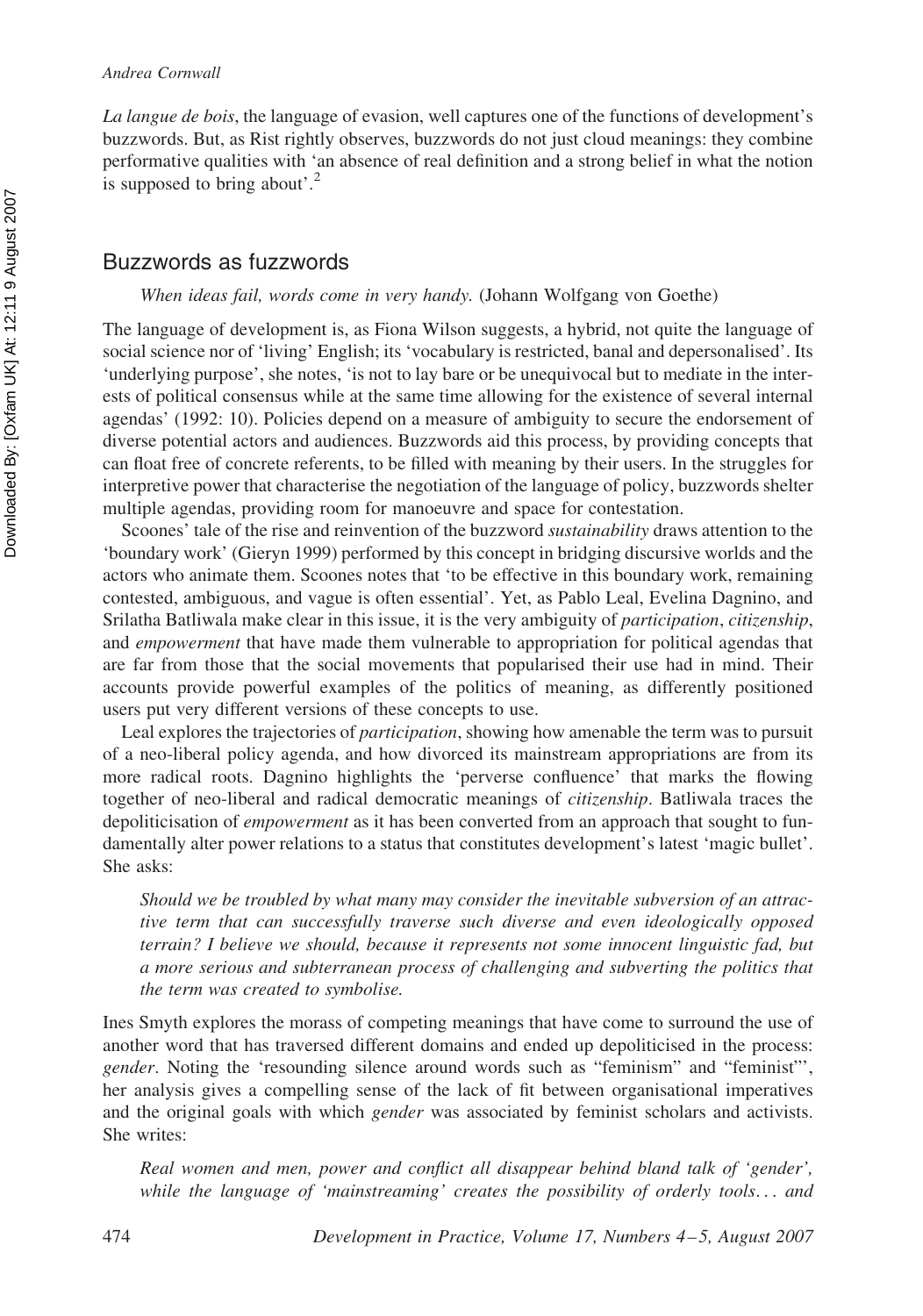systems through which profoundly internalised beliefs and solidly entrenched structures are miraculously supposed to dissolve and be transformed.

There are parallels here with Scoones' account of how sustainability became subject to 'the default bureaucratic mode of managerialism [...] and its focus on action plans, indicators, and the rest' (Scoones, this issue). For all the loss of momentum and fragmentation that was a casualty of its institutionalisation, however, Scoones argues that 'sustainability' has retained a 'more over-arching, symbolic role – of aspiration, vision, and normative commitment'. It is that combination of aspiration, vision, and commitment that, for Smyth, makes abandoning the term *gender* altogether less attractive than reanimating it by harnessing it to terms that might restore some of its original focus on power relations: rights-based and empowerment.

Rights-based gains much of its allure from the legitimacy that it promises, grounding development in a more powerful set of normative instruments than Enlightenment ideals. But, as Peter Uvin contends, what exactly development actors mean when they invoke the language of 'rights' needs to be closely examined. As he shows, rights-talk may amount to a thin veneer over development business as usual. Until, as Uvin argues, donors begin to apply some of their high-moral-ground talk about rights to themselves, rights-talk risks remaining fluffy and meaningless: akin to what Mick Moore, in his analysis of the World Bank's newfound enthusiasm for empowerment, calls 'cheap talk': 'something that one can happily say in the knowledge that it will have no significant consequences' (2001:323).

## Reforming relationships

Many of the words that have enjoyed a meteoric rise in popularity over the past decade are those which speak to an agenda for transforming development's relationships. Today, *civil society*, social capital, and partnership are as ubiquitous as *community*, evoking much the same warm mutuality. As Guy Standing puts it, these kinds of word are 'intended to invite automatic approval' (this issue); and their rising fortunes have been as much to do with their feel-good factor as with what they promised to deliver.

Neera Chandhoke's account of the rise and rise of *civil society* shows us what is lost when buzzwords are domesticated by development agencies. From the intense differences in perspective that the term once provoked, it has become emblematic of something that no-one could reasonably argue against: close, convivial relations of solidarity and self-help, and an essential bulwark against the excesses of the state and the isolation of the individual. The problem, Chandhoke argues (this issue), is not that these are not part of what can happen in 'civil society'. It is that projecting normative desires on to actually existing societies simply serves to obscure the empirical and analytical question of 'what civil society actually does and does not do for people'. After all, as Chandhoke reminds us, 'civil society' is only as civil as the society that gives rise to it.

Another facet of buzzwords emerges in Ben Fine's account of social capital: their use as substitutes for terms that are far less easily assimilated into a consensual narrative. Of the buzzwords examined in this collection, social capital is one of the most accommodating: its uses span just about any and every kind of human relationship, lending it considerable discursive power as a feel-good catch-all Good Thing. Charting its rise within mainstream development, Fine shows how it came to be linked to a broader set of personal, institutional, and professional projects, including that of what he terms 'economics imperialism'. Like civil society, the normative appeal of social capital sits uneasily with its 'darker' sides; the 'wrong kind' of social capital is, after all, corruption (Harrison, this issue).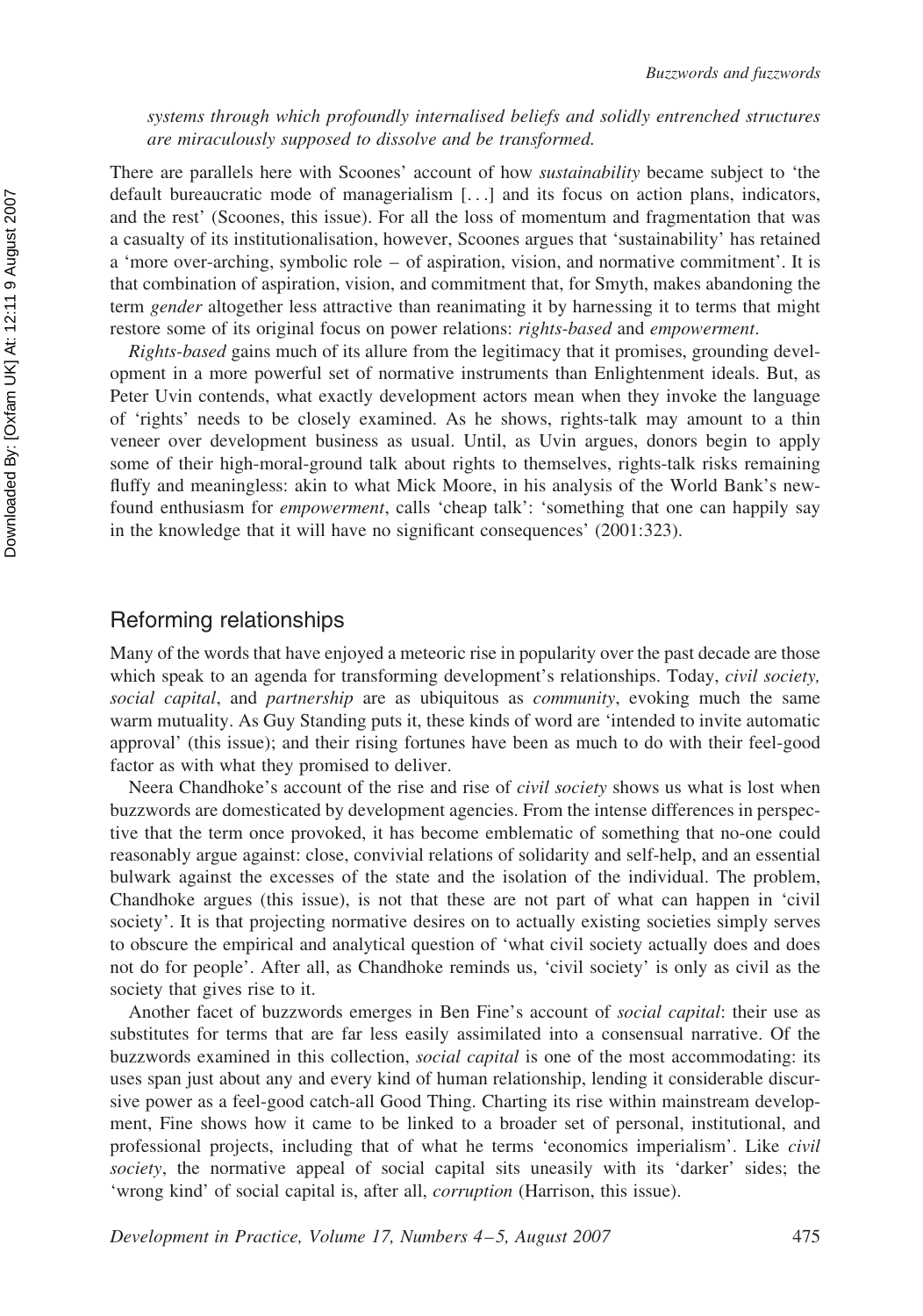Miguel Pickard's account of partnership captures some of the ambivalence that accompanies Northern development agencies' projection of their own desired self-image on to complex power relations in 'the South'. Pickard also highlights the contradictions of donors' demands for an ever-increasing volume of reporting and planning, with the emphasis on measurable outcomes, and the realities of working to bring about social change. As Islah Jad contends in her account of the 'NGOisation' of Palestinian women's movements, the professionalisation and projectisation that have come about in response to these demands may not only weaken the transformative potential of aid-receiving organisations, but can also have more far-reaching political consequences. Jad reminds us that to attribute to NGOs the almost magical democratising properties ascribed to civil society is to overlook the extent to which donor intervention has sapped the energies of once-vibrant movements, as they come to conform to the strictures of NGOisation (Alvarez 1988).

Riding the wave as the self-proclaimed champions of 'global civil society', international nongovernment agencies have increasingly turned to advocacy as their new metier. John Samuel shows quite what a mire of meanings now surrounds the term *public advocacy* as it has become the latest fad in the NGO world. Drawing on experiences from India that affirm that 'advocacy without mobilisation is likely to be in vain', he argues passionately for a return to a more 'people-centred' approach:

We need to become equal participants in social communication, rather than playing the role of highly paid experts travelling around with our ready-made toolkits and frameworks for prescribing the best communication medicine.

Samuel argues that such an approach is grounded in close links with social movements. Yet, echoing themes emerging in the contributions by Leal, Eade, Jad, and Batliwala, these links are being lost as advocacy becomes professionalised and the voices of marginalised people are appropriated by urban and international elites.

Deborah Eade's account of capacity building, another buzzword that has come to be closely associated with international NGOs, poses pithy questions about exactly what and whose capacities are seen as worth building. Like Leal, she highlights the left-leaning traditions that originally informed the notion; and, equally, she notes its usage today in the service of neo-liberalism. By troubling an idea that seems at first glance so evidently morally commendable, she identifies the paradoxes and hypocrisies that lie at the heart of the development enterprise. In doing so, she pricks the bubble that surrounds representations of NGOs in development.

## Development's remedies

The disconnects described by Leal, Batliwala, Eade, and Samuel are evident on a grander scale in the world of official development agencies – bilateral and multilateral donors and development banks. Among the remedies prescribed by the institutions that populate this world for addressing its manifest failure to achieve its bold and ambitious promises are measures for tackling the structure of the development industry itself. Some have a direct origin in New Public Management, such as donors' current preoccupation with 'results'. Others have echoes of projects of governance of earlier times, whether 1960s budget support or, further back still, the carving up of colonial dominions between the world powers of the age.

Rosalind Eyben's account of harmonisation exposes the quixotic nature of the aid world. As she points out, there is a certain attractiveness in the logic of donor co-ordination. Yet in practice, the harmony in 'harmonisation' is an illusion: instead, she suggests, donors gang up on recipients to drive through their agendas, becoming 'cartels' with whom it may be imprudent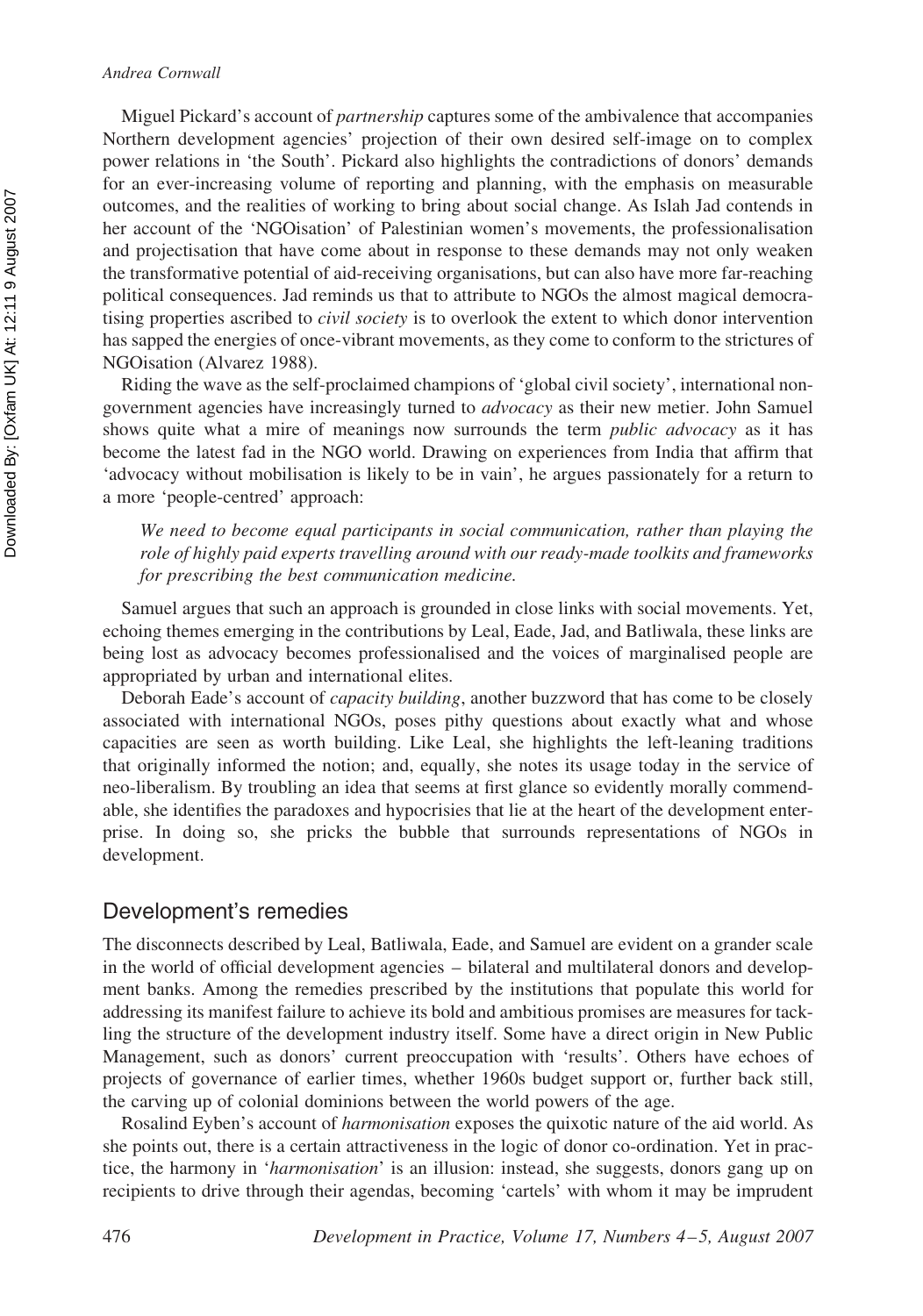to argue. Premised on achieving a noiseless consensus on poverty policy that would be scarcely imaginable in the signatories' home countries, the Paris Agenda contributes to neutralising those who might contest it by draining funding from 'civil society' to channel through direct budget support. Eyben observes some of the contractions. One is the fate of another prevalent piece of donor rhetoric, country ownership (see Buiter, this issue), evident in the perverse contradictions of 'country-owned' but identikit Poverty Reduction Strategies (see Rowden and Irama 2004). Another is the 'strange irony that the economists-turned-managers who govern Aidland advocate co-operation among themselves on efficiency grounds, while on exactly the same grounds impose polices based on principles of competition on their recipients (Severino and Charnoz 2003)' (Eyben, this issue).

As results-based management has hit mainstream development agencies, a veritable industry has sprung up to measure 'results' and provide the necessary evidence – as ever, sorely difficult to find – that development is working. The days when *process* showed a glimmer of becoming fashionable came and went very quickly; today's development is all about the quantifiable and measurable. Best practice – with its implicit assumptions that practices can be found that are 'best' for all – is part of this ever more homogenising world of development prescriptions, indicators, and 'results'. As Warren Feek's contribution makes amply clear, what may make a practice 'best' may come to depend as much on context as anything inherent in what is being done. He argues:

The 'best practice' highlighted after an exhaustive international search may work in the poor barrio on the outskirts of Cali, Colombia, but may be completely inappropriate – perhaps even 'bad practice' – if replicated in Blantyre, Malawi; Puna, India; Kuala Trenggannu, Malaysia; and even the town in which I was raised: New Plymouth, New Zealand. Probably even Barranquilla, Colombia would not do what they do in Cali, Colombia, because it just would not work in Barranquilla. Things are different in Barranquilla!

'And', he continues, 'if the point of labelling something the "best" is not that others replicate it, then why label it the "best"?' Why indeed?

Things may well be different for the people of Barranquilla. But for the aid-agency staff who populate the expatriate enclaves that can be found in the capital cities of any Southern country, the new architecture of aid keeps them insulated from anything that might be happening locally. Denskus' account of peacebuilding paints a vivid picture of just how distant aid staff may now find themselves from the realities of the countries that they move between. He cites an aid official's account of the impact of hostilities on the supermarket baskets of expatriate 'peacebuilders'; and talks of hyper-real donor-created bubbles in which aid officials spend their time talking among themselves and come to gain greater knowledge of each other's programmes than what is actually happening out there in the field.

As Guy Standing observes, 'throughout history, institutions have arisen to institutionalise specific discourses and divert knowledge from outside critique' (this issue). Robin Broad's account of the 'art of paradigm maintenance' within the World Bank reveals the work to which knowledge management has been put in an era where the Bank needed to reinvent itself to secure its own place in the global order. Her analysis of the politics of 'knowledge management' in the institution that would have us regard it as the Knowledge Bank highlights the sleights of hand and mind that accompany the production of 'knowledge' for development. The philosopher Nelson Goodman argued that 'a statement is true and a description or representation right for a world it fits' (1978:132). Robin Broad's account shows how 'truth' is made to fit the world that the Bank wishes to make; and the tactics that she describes underscore the partiality – in the sense of being partial to, as well as consisting of a partial picture – of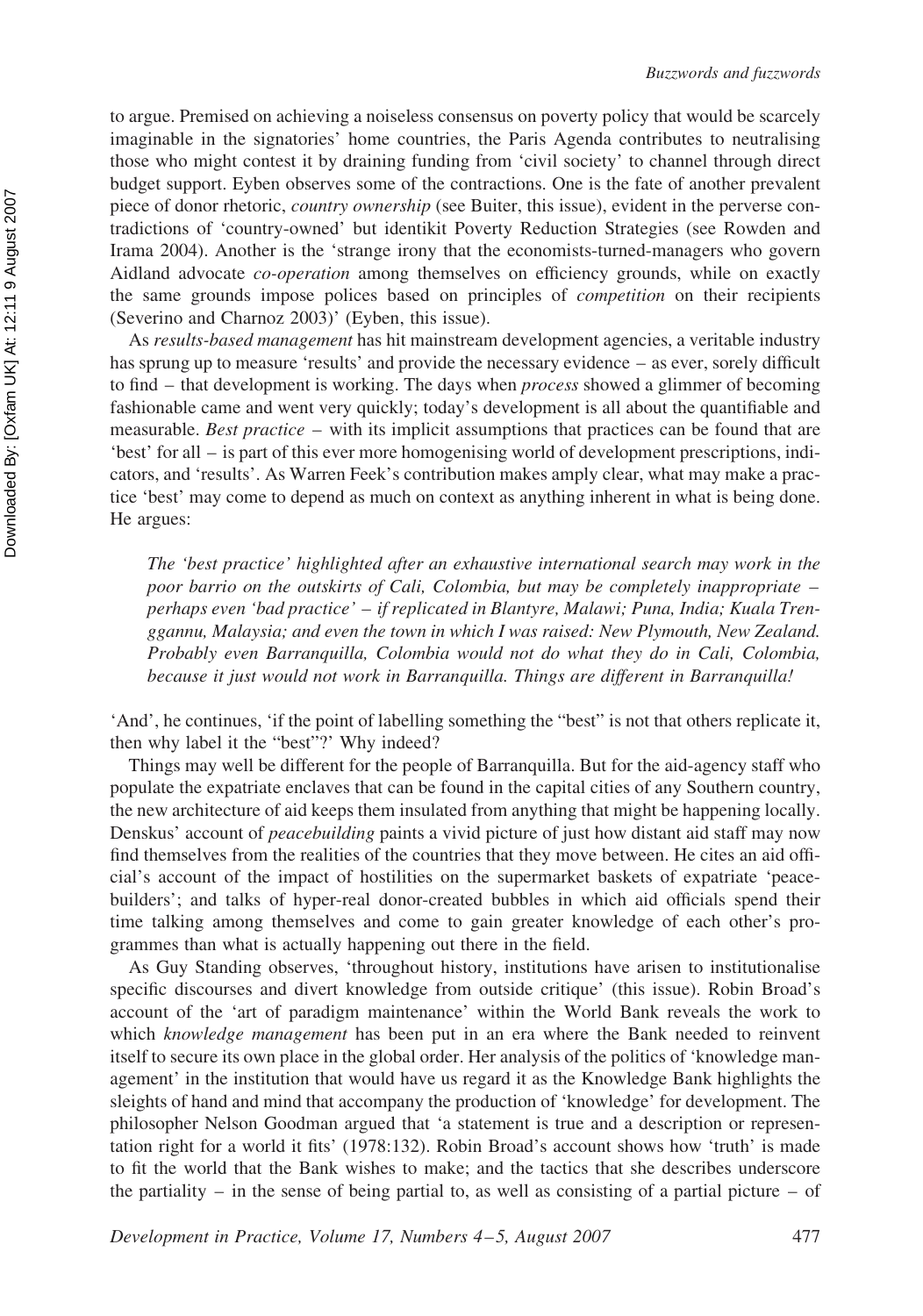the representations of the problems of (and, implicitly, the solutions for) development that emerge from this mighty information machine.

## The end of ideology?

Many of the buzzwords analysed in this collection gained popularity precisely through what Fox (in this issue) terms their 'trans-ideological' properties. Yet just as they appear to rise 'above' ideology, they are densely populated with ideological projects and positions. The 'family resemblances' (Wittgenstein 1953) of many of the terms considered here are so diffuse that their ideological implications become clear only in the context of their use by particular, positioned, social and political actors. Unpicking these layers of meaning brings identifiably ideological differences into clearer view.

Good governance appears at first glance to be less ambiguous than many of the terms considered here. Its chief prescriptions are encoded in a universal toolkit for the construction of liberal democratic institutions that closely enough resemble those that facilitated the growth of capitalism in the West that they will do the same wherever they are implanted. Yet, as Thandika Mkandawire's article shows, the genesis of 'good governance' in debates with African intellectuals had quite a different project in mind: the transformation of state–society relations to create a more inclusive and accountable state. These meanings continue to circulate within use of the term *governance* in development, which has acquired – as Sierra Leonean commentator Freida M'Cormack (pers. comm.) puts it – the status of 'the mother of all buzzwords'. But, as Mkandawire makes clear, the mantra-like quality that 'good governance' has attained in international policy circles has led to a diminution of concern with democratic citizenship and the privileging of traditional neo-liberal remedies. That these remedies continue to fail the people of Africa then becomes ascribable to 'bad governance'.

Security acquires its discursive power through the very opposite of the orderly and predictable world that *good governance* would seek to create: its capacity to evoke the fear of things falling apart. Robin Luckham juxtaposes the framing of security and development discourses:

In contrast to development, whose language is firmly rooted in the grand narrative of the Enlightenment, the discourse of security arises from the double-edged and ambivalent nature of development, including its roots in a destructive capitalism which demolishes livelihoods, communities, and even states – indirectly through the structural violence of poverty, and directly through war and political violence.

Both security and development come together in talk of *fragile states*, a label whose origins are widely ascribed to the World Bank. Eghosa Osaghae's exploration of the rise of the idea of the 'fragile state' and the use of this term in the African context makes a convincing case for the need to take a less simplistic view of state capacity and fragility. Highlighting the extent to which the term connotes 'deviance and aberration from the dominant and supposedly universal (but Western) paradigm of the state, which played a key role in the development of capitalism', he argues:

... ultimately, the responsibility for determining when states are no longer fragile is that of citizens of the countries concerned and not that of 'benevolent' donors and the international development community whose motivation for supposed state-strengthening interventions is to ensure that fragile states take their 'rightful' places in the hegemonic global order.

It is all the more ironic, then, to observe the extent to which another term that the World Bank launched into circulation – country ownership – has become a decorative epithet that promises something quite different from that delivered by the monoculture of 'reform'. 'Country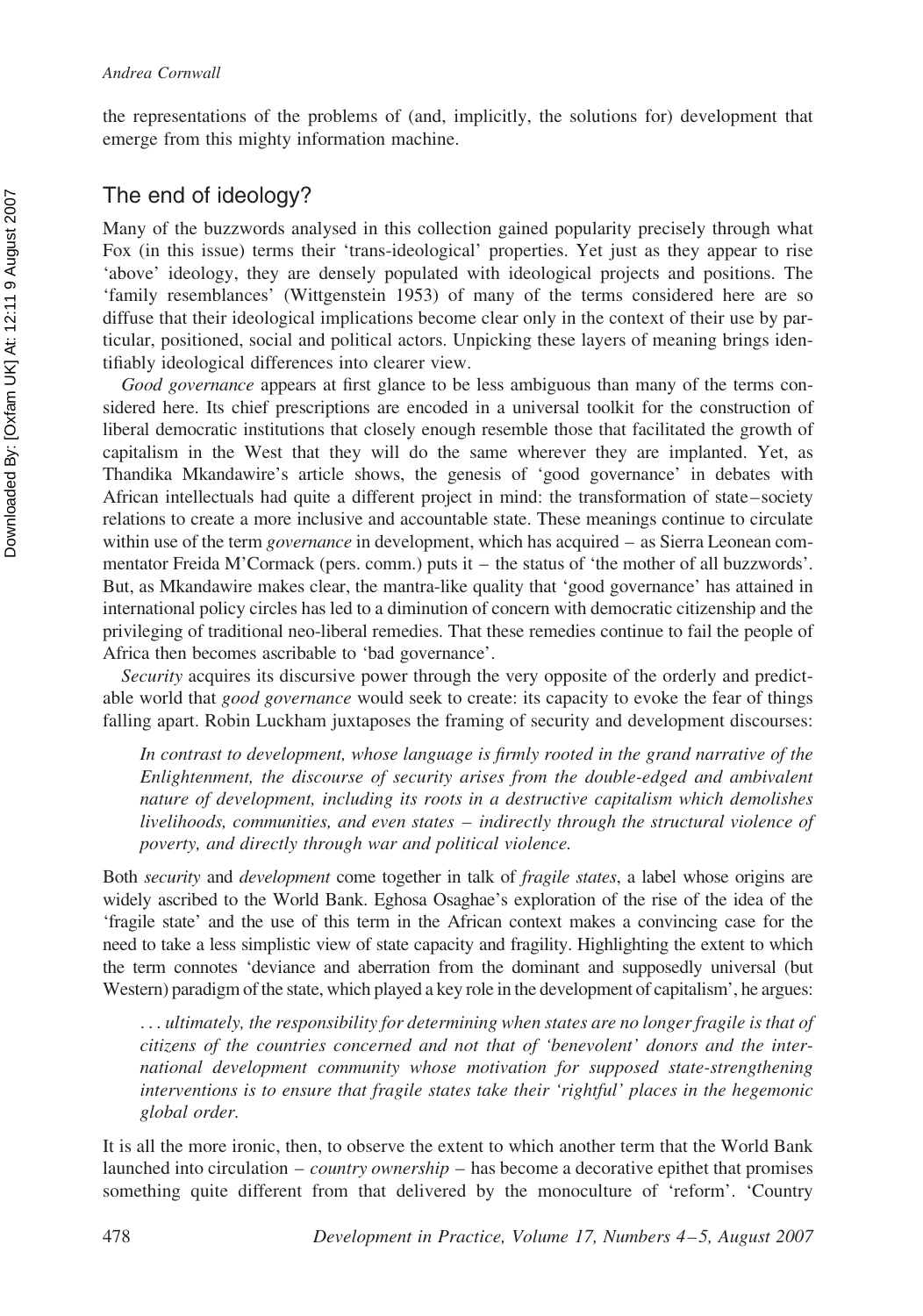ownership' would, after all, seem to posit quite the converse to the institutional recipes of good governance, resonating with the ideals of self-determination that spurred anti-colonial struggles and shaped post-independence nationalist governments. Such are its evident contradictions, Willem Buiter argues, that it needs to be seen as 'a term whose time has gone'. As he points out, to confuse the deployment of the term 'country ownership' by today's development powers with any meaningful opportunity by developing countries to shape their own development would be a grave mistake. Rather, he comments, 'country ownership' boils down to decisions made by the few who own the country – and, by extension, the compacts that they make with the international financial institutions.

Among the panaceas that found their way into mainstream development in the late 1990s, propelled by the 'good governance' agenda, transparency and accountability are two that achieved instant popularity across the spectrum. In Fox's analysis of these terms, and the none-too-straightforward relationship between them, he shows how their 'trans-ideological character' allows them to be appropriated by a variety of political and policy actors. As such, he observes, these terms become as amenable to the proponents of New Public Management as to human-rights activists. Fox draws attention to another property of buzzwords that their apparent universality conceals:

One person's transparency is another's surveillance. One person's accountability is another's persecution. Where one stands on these issues depends on where on sits.

Much the same could be said for *corruption*; quite what and who is judged to be 'corrupt' is, as Harrison points out, just as much a matter of positionality. Commenting on the growth of a veritable anti-corruption industry geared at cleaning up the state, she notes the extent to which this has come to deflect attention from the probity of other actors, including development agencies themselves. The ironies of the confluence of anti-corruption efforts with neo-liberal policy prescriptions raises further questions. Harrison asks: 'does the focus on anti-corruption, with its attendant increase in privatisation, concessions, and contracting-out, in turn open the door for greater corruption among multi-national corporations?' (this issue).

The ambivalent nature of development, in Luckham's terms, is more than evident in the effects of the kind of globalisation that mainstream development's lenders and donors have sought to foster. Shalmali Guttal's analysis draws attention to the discursive moves that equate 'globalisation' with 'development', 'democracy', 'rights', and 'choice'. This, she argues, provides a convenient cover for the sanction and support for corporate expansion that forms part of the agenda of neo-liberal states and multilateral institutions. But, Guttal argues, 'globalisation' has, equally, fostered the flowering of resistance: 'the same technology that has exacerbated the financial insecurity of countries has also been used by people's movements and activists to jam the gears of globalisation' (Guttal, this issue).

## Language matters

If terms that were once calls to mobilisation in pursuit of social justice, or concepts that were good to think and debate with, have been reduced to vague and euphemistic buzzwords by their incorporation by the development establishment, what is to be done? As Scoones puts it, 'can an old buzzword be reinvigorated and reinvented for new challenges, or does it need discarding with something else put its place?' Some contributors to this volume would argue that there are words that are beyond redemption; others would contend that it is necessary to reclaim some of the associations once conveyed by terms that are too precious to lose and use them to give 'mainstreamed' buzzwords new vigour and purpose. Their analyses suggest a variety of strategies and tactics.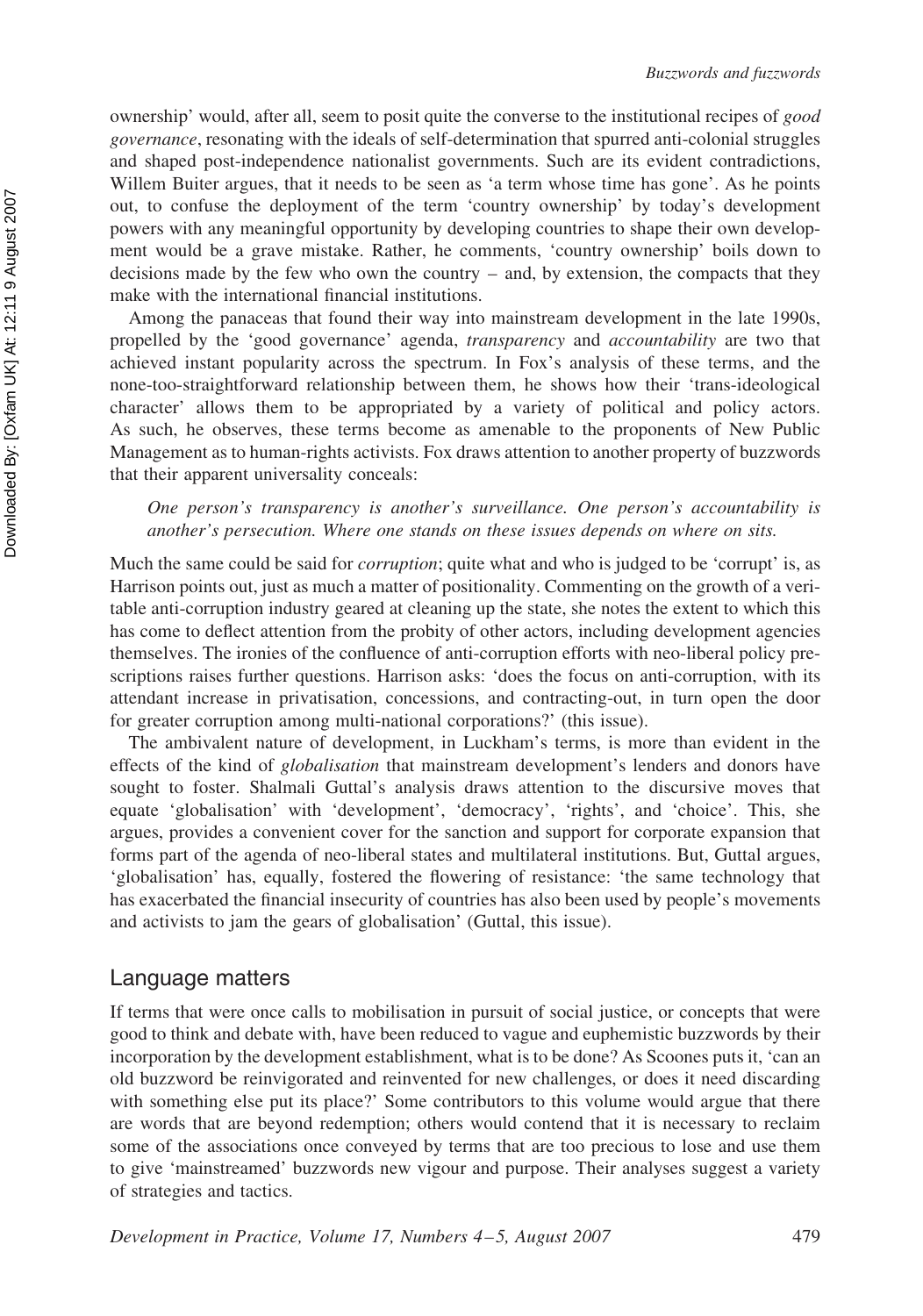#### Out with the old, in with the new

One way of dealing with a denatured buzzword is to dump it altogether, and hope that others will follow suit. Replacing tired old buzzwords with captivating new alternatives, or rehabilitating the 'lost' words that spoke for hopes and dreams that never went away, is to play the development-buzzword game on its own terms. It is worth considering some of the words that might be put in the place of today's fuzzwords. Justice, solidarity, and redistribution are attractive candidates, resonant with the demands of countless movements in their struggles to make a fairer, better world. They are resounding calls to action. And they are words that mainstream development agencies might sooner choke on than assimilate. But there is no guaranteeing that they would not become smoothed out, stripped of any disruptive meanings, and incorporated. Think, for example, of how *power* and *political agency*, words that might seem at first sight to be anathema, have come to enter the discourse of the World Bank in recent years (see, for example, Alsop 2005).<sup>3</sup>

Another approach is to propel into popularity words whose very dissonance with mainstream development lends them their potential as alternative frames for thought and action. A number of the missing words identified by Alfini and Chambers – like love, peace, respect – would seem to fit the bill. But they share the warm, persuasive qualities of other buzzwords; and they are no less vague in what they might come to mean. Better, perhaps, to seek out words that are less ambiguous and which might provoke development actors out of the complacency of othering 'the poor'. What would it take, for example, to make pleasure the buzzword of 2010? As a former bilateral donor commented, 'the very idea of talking about pleasure in the context of development makes me very uncomfortable'. This is precisely what is needed, it might be argued: words that provoke discomfort, that shake people up. Talk of 'pleasure' takes us beyond monochromatic representations of abjection, reminding us of the humanity of those whose lives development agencies would wish to improve. Pleasure-based approaches suggest more prospect of enhancing well-being and saving lives than current development models (Jolly 2006). But there is equally no guarantee that as a result of its incorporation, pleasure would not become tomorrow's freedom.

#### Leveraging incorporated buzzwords

Gita Sen proposes that rather than abandoning terms that are felt to have become corrupted, a more productive approach might be to 'recognise that the fact that new terms and frameworks are being taken up by the opposition is an important sign not of failure, but of success in the first level of the struggle for change' (2004: 13). Citing Sun Tzu's Art of War, she argues, 'if knowledge is power, then changing the terrain of discourse is the first but very important step. It makes it possible to fight the opposition on the ground of one's choosing' (ibid.). As Hilary Standing (2004) points out, it is naive to expect bureaucrats to be either willing or able to carry out the transformative work that those who advocate the adoption of radical concepts expect of them. But this does not mean that the inclusion of these words in development policies is not useful to others, including those within development bureaucracies who are able to use them as levers for change.

For all the association of Foucault's work with the totalising power effects of discourse, his work on 'governmentality' reminds us that even the most powerful masters of meanings can never completely secure the capture of language for their own projects. It is in the 'strategic reversibility' (1991:5) of discourse, he argues, that the potential for resistance and transgression lies. As we have seen with the reclaiming by social movements of words used to denigrate and exclude, such as 'queer' and 'mad', the words that make the worlds of the powerful can be used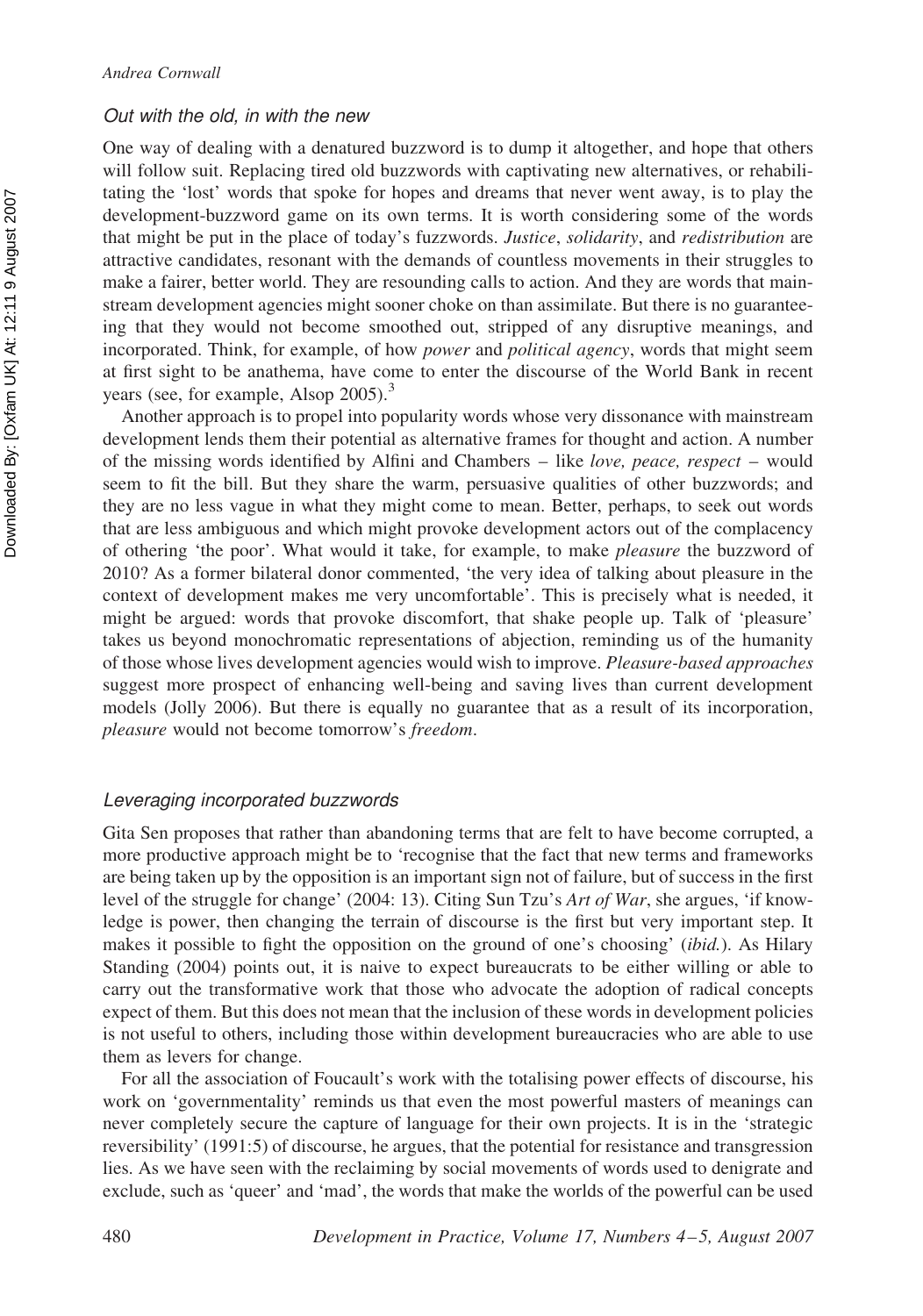as tools for mobilisation and resistance. It is, after all, in the very ambiguity of development buzzwords that scope exists for enlarging their application to encompass more transformative agendas.

Incorporated buzzwords may, indeed, serve as bridges from one domain into another: allowing activists and progressive bureaucrats to enlist each other in efforts to refashion development policy and practice, and providing a discursive meeting ground on which actor-networks come together around a shared 'story-line' (Hajer 1993). While rejection may be a necessary precursor to reinvention, then, ditching terms whose symbolic potency is not yet spent in favour of novel but unfamiliar terms may leave practitioners at the periphery of the worlds of discourse-making, bemused and adrift. For all the emptying of meaning that occurs as words come to be institutionalised by development agencies, spaces for contestation and resignification of meaning are never completely closed. Even the most unpromising of buzzwords can provide entry points for the mobilisation of alternatives: take, for example, the reworking of meanings for *security* described by Luckham, in efforts to claim normative and discursive ground within the ambit of development policy.

### Constructive deconstruction

Tackling what Guy Standing (2001) calls development's 'linguistic crisis', some might argue, calls for more than tactical resistance and for making the most of the room for manoeuvre offered by the appropriation of the language of social movements by the development establishment. What would it take to rehabilitate words that have been reduced to feel-good fuzzwords, to turn the uneasy silence of consensus into vigorous debate, and to revive denatured and depoliticised buzzwords?

Constructive deconstruction – the taking apart of the different meanings that these words have acquired as they have come to be used in development discourse – provides an opportunity for reflection, which is a vital first step towards their rehabilitation. By making evident the variant meanings that popular development buzzwords carry, this process can bring into view dissonance between these meanings. If the use of buzzwords as fuzzwords conceals ideological differences, the process of constructive deconstruction reveals them: and, with this, opens up the possibility of reviving the debates that once accompanied the use of bland catch-all terms like civil society and social capital. And if this is accompanied, as in the genealogical accounts in this and Sachs' collections, by tracing their once-radical meanings, it can also help to wrest back more progressive usages of even some of the most corrupted of terms in the current development lexicon, such as empowerment.

What this requires is not only close attention to meaning. It also calls for a disentanglement of the normative and the empirical, a focus on 'actual social practices rather than wishful thinking' (Rist, this issue). This can clear the ground for the more politicised and indeed explicitly normative discussion that Leal proposes in this issue for participation when he asks:

What exactly do we wish to participate in? Can we continue to accept a form of participation that is simply added on to any social project, i.e. neo-liberal modernisation and development, creating an alibi for development by transferring ownership to the poor in the name of empowerment? Or should participation be re-located in the radical politics of social transformation by reaffirming its counter-hegemonic roots?

Such a process, as Rist argues for development, would enable us to 'be aware of its inclusion in a corpus of beliefs that are difficult to shatter, expose its mischievous uses, and denounce its consequences'. Dislocating naturalised meanings, dislodging embedded associations, and de-familiarising the language that surrounds us becomes, then, a means of loosening the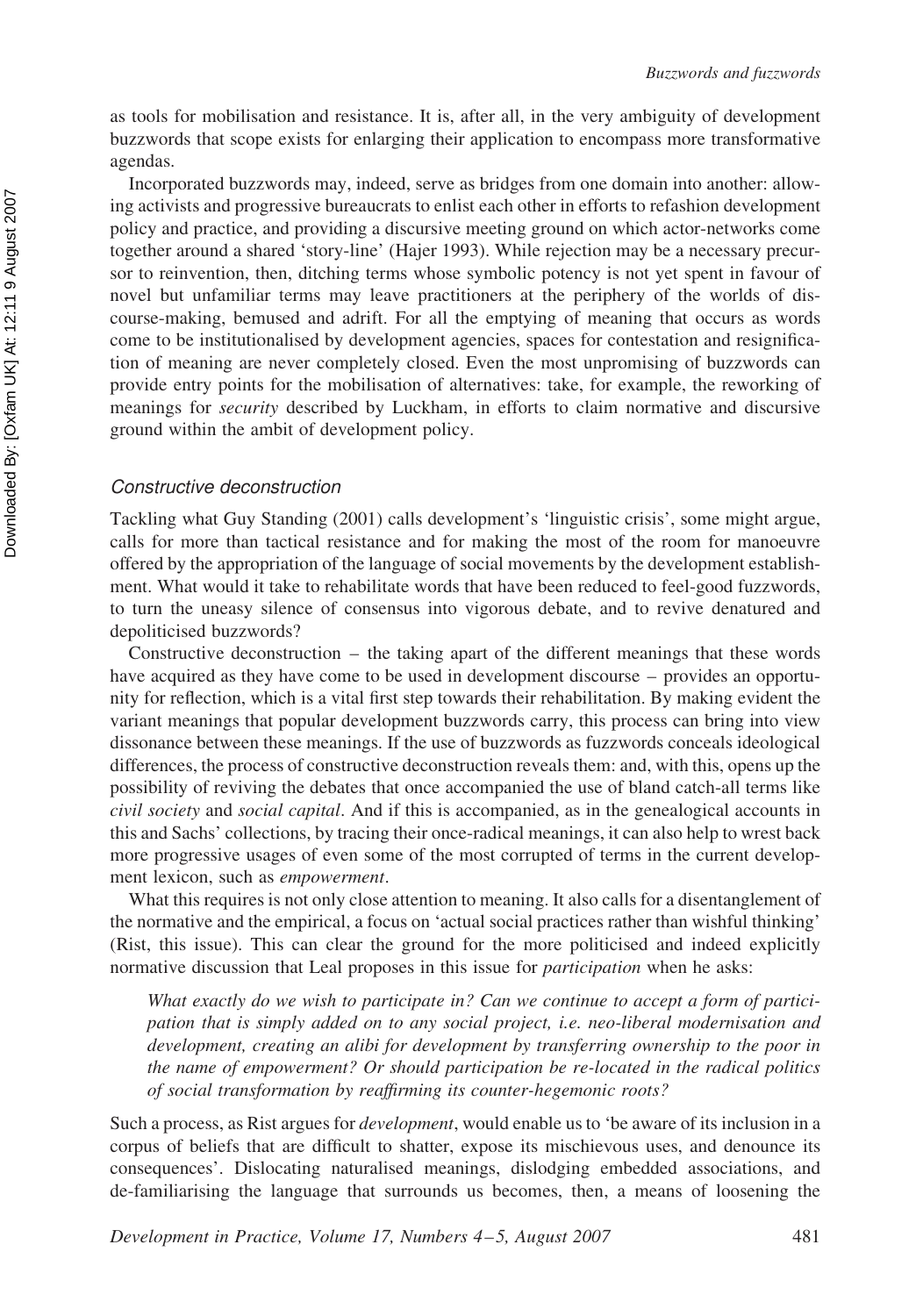hegemonic grip – in Gramsci's (1971) sense of the word 'hegemony', as unquestioned acceptance – that certain ideas have come to exert in development policy and practice.

#### Reclaiming meaning through reconfiguration

For all that might be done to seek more specificity in definition, words gain their meanings in the contexts of their use; and these meanings are relative to the other words that surround them. Raymond Williams points out that particular combinations of words 'establish one set of connections while often suppressing another' (1976: 25). The very mobility of meanings of many of the words that make up the development lexicon makes them difficult to resignify without the help of other words that can moor them to specific projects. Ernesto Laclau's (1997) notion of 'chains of equivalence' offers further insights, as well as a strategy for reanimating denatured buzzwords. As terms are added to others, Laclau argues, 'chains of equivalence' are formed: the more words in the chain, the more the meaning of any of those words comes to depend on the other words in the chain.

Used in a chain of equivalence with good governance, accountability, results-based management, reform, and security, for example, words like *democracy* and *empowerment* come to mean something altogether different from their use in conjunction with *citizenship*, *participation*, solidarity, rights, and social justice. In either chain, other words that might be added – such as freedom – would come to mean quite different things. Thinking of words in constellations rather than in the singular opens up further strategies for reclaiming 'lost' words, as well as salvaging some of the meanings that were never completely submerged. Embedding words in chains of equivalence that secure meanings that would otherwise be pared away, and employing a politics of hyphenation that lends particular meanings to words with multiple potential referents, can serve as means of resisting decoupling and recombination – and give tired buzzwords a new lease of life.

## Conclusion

Different words, different contexts, different actors, and different struggles call for different strategies: some combination of any or all of those outlined here may be required at some times and for some purposes. As the contributions to this special issue of *Development in Prac*tice make clear, engagement with development's language is far more than a matter of playing games with words. These reflections on the language of development evoke bigger questions about the world-making projects that development's buzzwords define and describe. Pablo Leal contends: 'our primary task is, as it should always have been, not to reform institutional development practice but to transform society'. Whether development has a place in that process of transformation may come to depend on our willingness to resignify it.

## Acknowledgements

I would like to thank Deborah Eade, Ian Scoones, Fiona Wilson, and Karen Brock for their contributions to the arguments developed here, and Robert Chambers for all the conversations we have had about our shared interest in development language over the years.

## Notes

1. For further information about anti-poverty policies in Elizabethan England, see www.victorianweb. org/history/poorlaw/elizpl.html.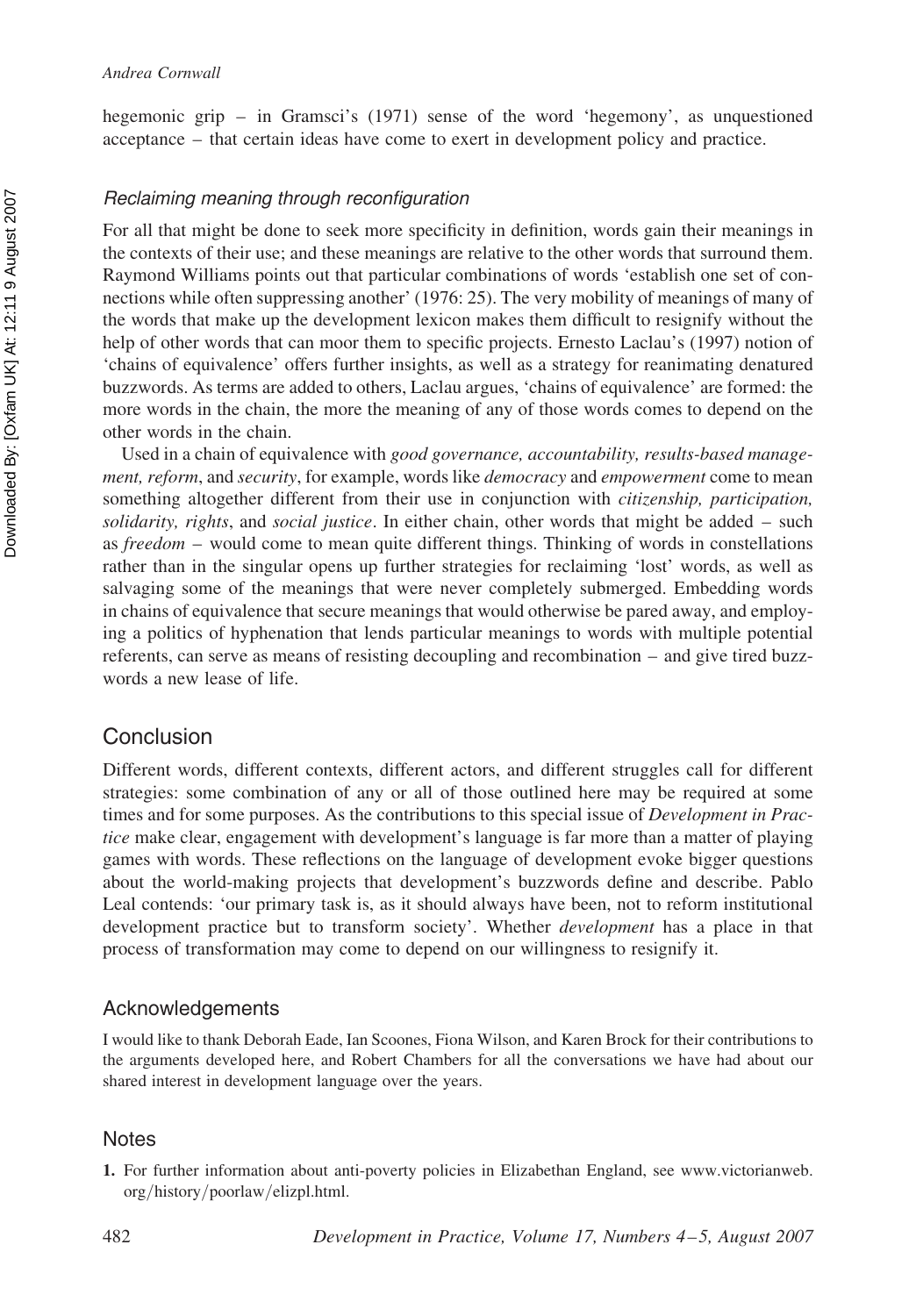- 2. Although internet searches failed to track down a site dedicated to development's buzzwords, there are numerous others devoted to the management-speak that is becoming pervasive in development institutions. See, for example, the Official Bullshit Generator at www.erikandanna.com/Humor/bullshit\_generator.htm and the Systematic Buzz Phrase Projector at www.acronymfinder.com/ buzzgen.asp?Num=111&DoIt=Again. My personal favourite is the Elizabethan Buzzword Generator at www.red-bean.com/kfogel/hypespeare.html And you can send your most reviled buzzword to www.buzzwordhell.com. *La langue de bois*, the language of evasion, has its own generator: www.presidentielle-2007.net/generateur-de-langue-de-bois.php.
- 3. To take an example, in a major 2003 report on inequality in Latin America and the Caribbean, senior bank staff – including the Vice-President and Chief Economist for the region – conclude that 'breaking with the long history of inequality in Latin America' depends on 'strong leadership and broad coalitions' ... to mobilise 'the political agency of progressive governments and the poor'. See http://wbln0018.worldbank.org/LAC/LAC.nsf/PrintView/

4112F1114F594B4B85256DB3005DB262?Opendocument.

## **References**

Alsop, Ruth (2005) Power, Rights and Poverty: Concepts and Connections, Washington, DC: The World Bank.

Alvarez, Sonia (1998) 'The 'NGOisation of Latin American feminisms' in S. Alvarez, E. Dagnino and A. Escobar (eds.) Cultures of Politics, Politics of Cultures: Re-visioning Latin American Social Movements, Boulder, CO: Westview.

Augé, Marc (1995) Non-Places: Introduction to an Anthropology of Supermodernity, London: Verso.

Cornwall, A. (2000) Beneficiary, Consumer, Citizen: Perspectives on Participation for Poverty Reduction, Stockholm: Sida Studies 2.

Cornwall, A. and K. Brock (2005) 'What do buzzwords do for development policy? A critical look at "participation", "empowerment" and "poverty reduction", Third World Quarterly, 26 (7): 1043-60.

Foucault, M. (1991) 'Governmentality', in G. Burchell, C. Gordon and P. Miller (eds.) The Foucault Effect: Studies in Governmentality, Chicago, IL: University of Chicago Press.

Gallie, W. B. (1956) 'Essentially contested concepts', Proceedings of the Aristotelian Society 56:  $167 - 9.$ 

Gieryn, T. (1999) Cultural Boundaries of Science: Credibility on the Line, Chicago, IL: Chicago University Press.

Goodman, Nelson (1978) Ways of Worldmaking, Indianapolis, IN: Hackett.

Gramsci, Antonio (1971) Selections from the Prison Notebooks, London: Lawrence & Wishart.

Hajer, Maarten (1993) 'Discourse coalitions and the institutionalisation of practice', in F. Fischer and J. Forester (eds.) The Argumentative Turn in Policy Analysis and Planning, Durham, NC: Duke University Press.

Jolly, Susie (2006) Sexuality and Development, IDS Policy Briefing, Issue 29.

Laclau, Ernesto (1997) 'The death and resurrection of the theory of ideology', MLN 112.3: 297–321. Moore, Mick (2001) 'Empowerment at last?', Journal of International Development 13 (3): 321– 9.

Presley, Cora Ann (1988) 'The Mau Mau rebellion, Kikuyu women, and social change', Canadian Journal of African Studies/Revue Canadienne des Études Africaines 22(3):  $502-27$ .

Rowden, R. and J. Irama (2004) 'Rethinking Participation: Questions for Civil Society about the Limits of Participation in PRSPs', Washington, DC: ActionAid International.

Sachs, Wolfgang (1992) The Development Dictionary: A Guide to Knowledge as Power, London: Zed Books.

Sen, Gita (2004) 'The Relationship of Research to Activism in the Making of Policy: Lessons from Gender and Development', paper prepared for the UNRISD conference on Social Knowledge and International Development Policy: Exploring the Linkages, Geneva, 21 – 22 April.

Severino, J.-M. and O. Charnoz  $(2003)$  'A paradox of development', Revue d'Économie du Développement 17(4): 77-97.

Standing, Guy (2001) Globalization: The Eight Crises of Social Protection, Geneva: ILO.